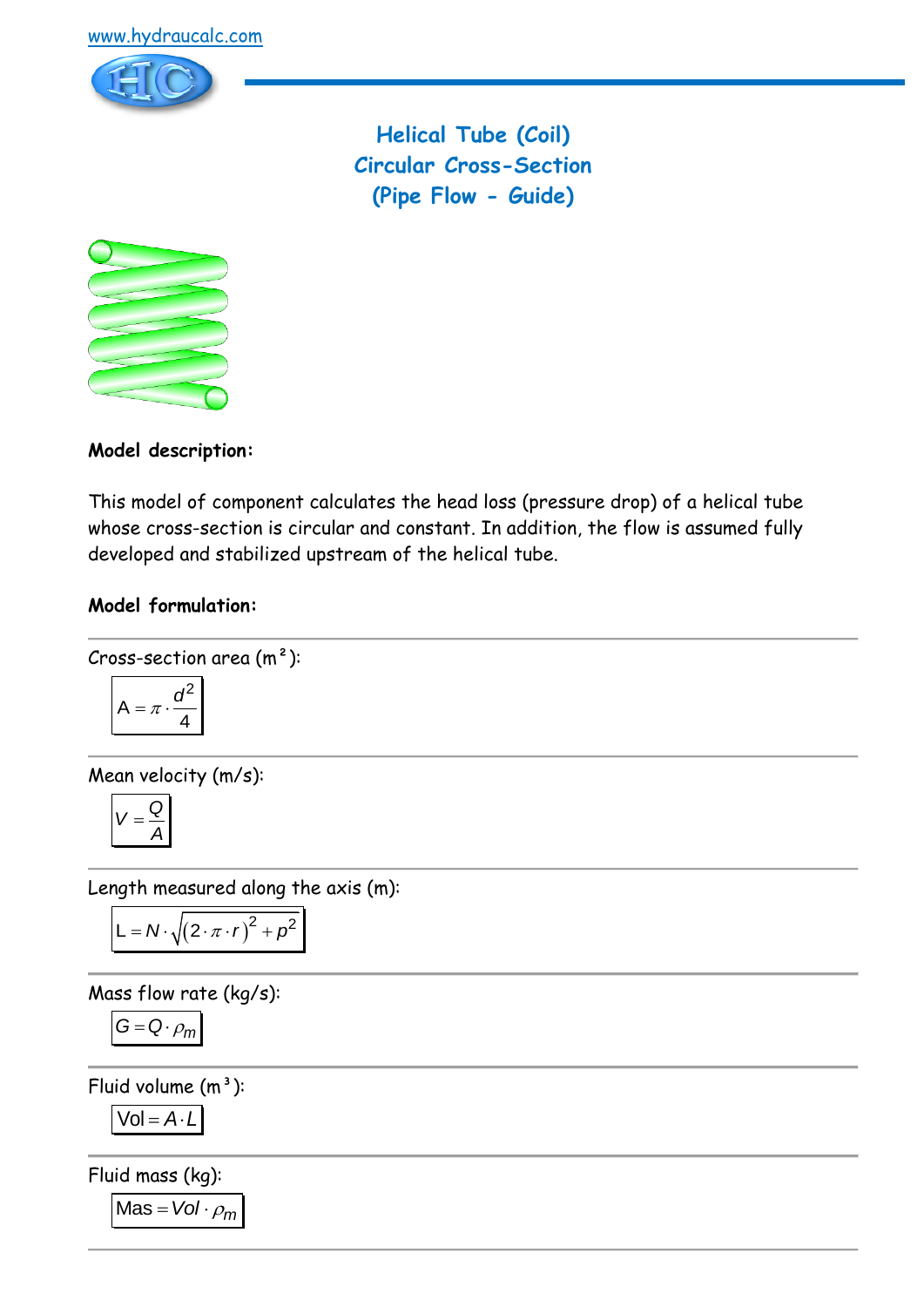Reynolds number:

$$
N_{\text{Re}} = \frac{V \cdot d}{v}
$$

Relative roughness:

$$
R_r = \frac{\varepsilon}{d}
$$

Darcy friction factor:

| $2 \cdot log$ | $3.7 \cdot d$ | 2.51<br>$v_{Re}$ |  |
|---------------|---------------|------------------|--|

Colebrook-White equation ([1] equation 3.6)



Total pressure loss coefficient (based on mean velocity in helical tube):

tal pressure loss coefficient (based on mean  
\n
$$
K = N \cdot \left[ f \cdot \frac{\sqrt{(2 \cdot \pi \cdot r)^2 + \rho^2}}{d} + 0.2 + 4.8 \cdot f \right]
$$
\n(1)

([1] equation 15.3)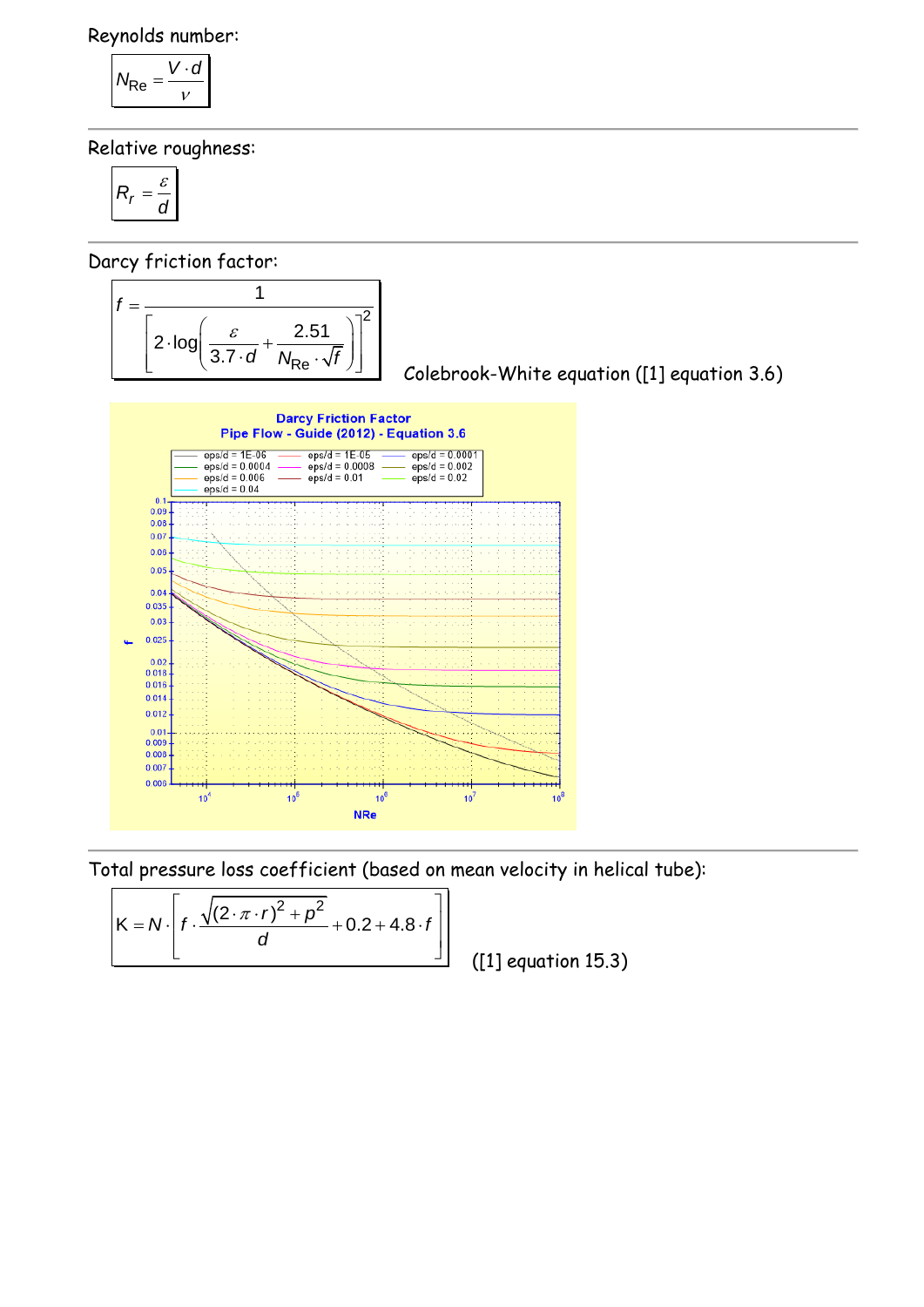

Total pressure loss (Pa):

$$
\Delta P = K \cdot \frac{\rho_m \cdot V^2}{2}
$$

Total head loss of fluid (m):

$$
\Delta H = K \cdot \frac{V^2}{2 \cdot g}
$$

Hydraulic power loss (W):

$$
Wh = \Delta P \cdot Q
$$

Straight length of equivalent pressure loss (m):

$$
L_{eq} = K \cdot \frac{d}{f}
$$

#### **Symbols, Definitions, SI Units:**

- d Internal diameter of the helical tube (m)
- $A$  Cross-section area  $(m<sup>2</sup>)$
- $Q$  Volume flow rate  $(m^3/s)$
- V Mean velocity (m/s)
- N Number of turns constituting the helical tube ()
- p Pitch of the helical tube (m)
- r Radius of curvature (m)
- L Length measured along the axis (m)
- G Mass flow rate (kg/s)
- Vol Fluid volume  $(m<sup>3</sup>)$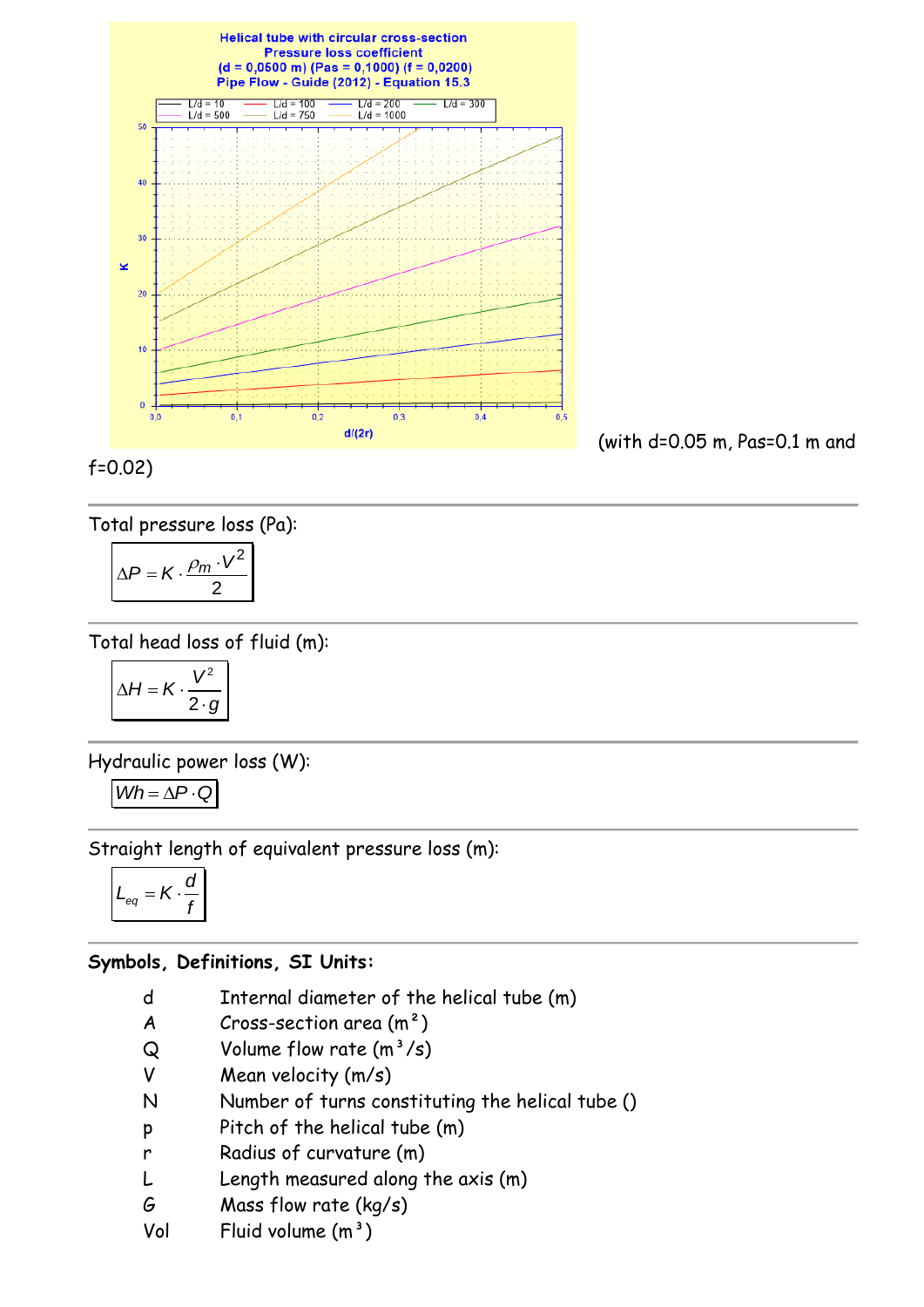| Mas            | Fluid mass (kg)                                                             |  |  |
|----------------|-----------------------------------------------------------------------------|--|--|
| $N_{Re}$       | Reynolds number ()                                                          |  |  |
| $R_r$          | Relative roughness ()                                                       |  |  |
| ε              | Absolute roughness of walls (m)                                             |  |  |
| $\mathbf{f}$   | Darcy friction factor                                                       |  |  |
| K              | Total pressure loss coefficient (based on mean velocity in helical tube) () |  |  |
| $\Delta P$     | Total pressure loss (Pa)                                                    |  |  |
| $\Delta H$     | Total head loss of fluid (m)                                                |  |  |
| Wh             | Hydraulic power loss (W)                                                    |  |  |
| Leg            | Straight length of equivalent pressure loss (m)                             |  |  |
| $\rho_{\rm m}$ | Fluid density $(kq/m^3)$                                                    |  |  |
| $\mathbf v$    | Fluid kinematic viscosity $(m^2/s)$                                         |  |  |
| g              | Gravitational acceleration $(m/s^2)$                                        |  |  |

## **Validity range:**

- turbulent flow regime ( $N_{Re} \ge 10^4$ )
- stabilized flow upstream of the helical tube

## **Example of application:**



#### **References:**